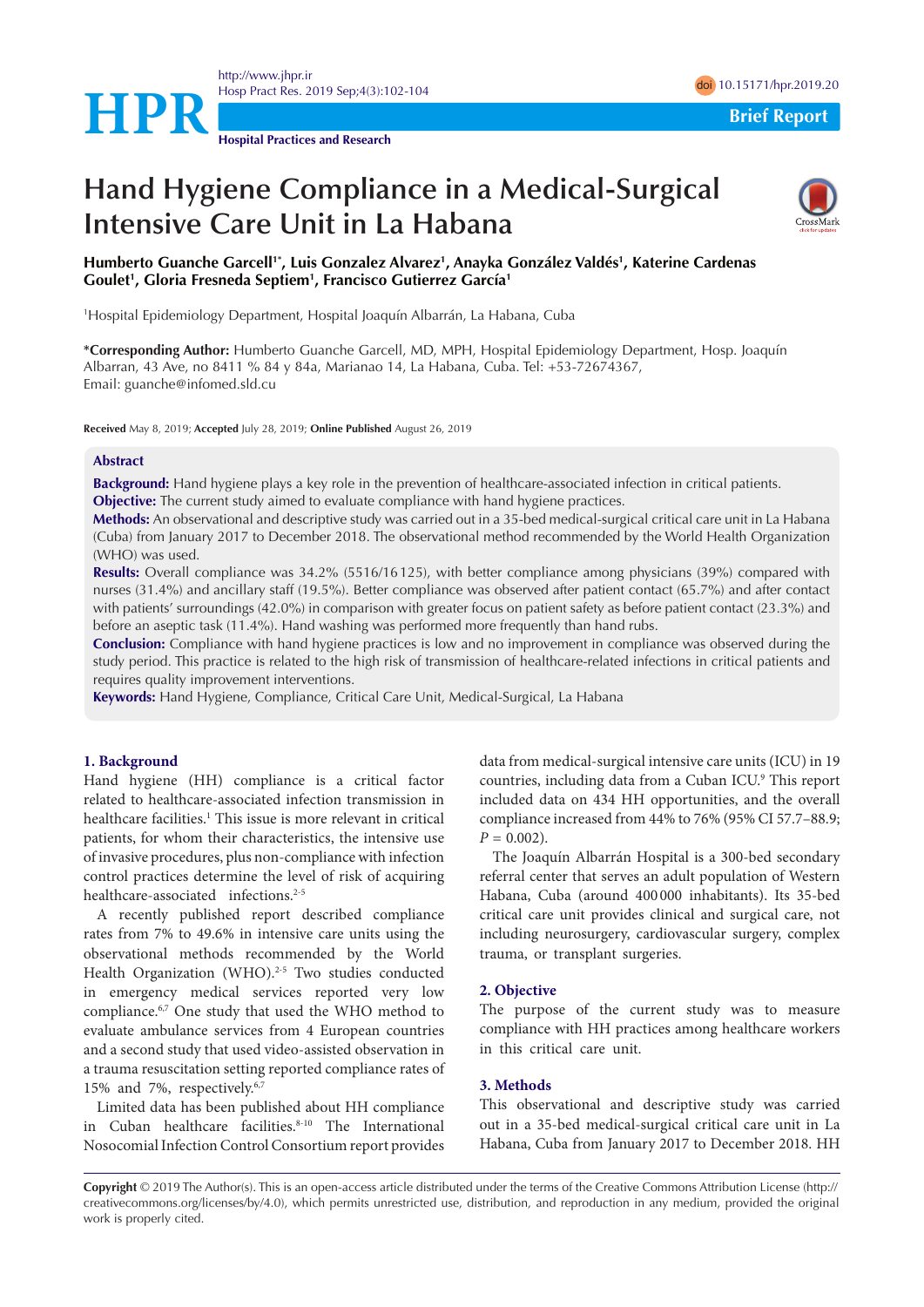was monitored by trained infection control nurses based on the WHO recommendations and using the observation method.1 Observations were performed unobtrusively any day of the week for a maximum of 20 minutes per session, and HH moments (before patient contact, before performing an aseptic task, after exposure to body fluids, after patient contact, and after contact with patient's surroundings), staff category (nurse, physician, ancillary personnel), actions (hand rubs, hand washing, missed), and the product used (soap or alcohol) were recorded. All staff members assigned to patient care were observed, including nurses, physicians, and ancillary personnel.

The local infection control program included educational activities and feedback of compliance data to the staff as main components. The WHO goal for HH compliance (90%) was used by the local program.

The study procedure was considered a component of the infection control program and did not interfere with patient care. For this reason, no ethical approval was required.

The number of actions performed (hand rubs or hand washing) divided by the number of opportunities and

<span id="page-1-0"></span>**Table 1.** Hand Hygiene Compliance by Category and Moments in a Medical Surgical Critical Care Unit (by 100 Opportunities) (January 2017- December, 2018)

| Variable                                     | Opportunities | <b>Hand Hygiene</b> |      |
|----------------------------------------------|---------------|---------------------|------|
|                                              |               | No.                 | $\%$ |
| Category                                     |               |                     |      |
| Physicians                                   | 6857          | 2675                | 39.0 |
| <b>Nurses</b>                                | 8698          | 2730                | 31.4 |
| Ancillary Personnel                          | 570           | 111                 | 19.5 |
| Hand hygiene moments                         |               |                     |      |
| Before patient contact                       | 5123          | 1193                | 23.3 |
| Before aseptic task                          | 2552          | 291                 | 11.4 |
| After exposure to body fluid                 | 2253          | 870                 | 38.6 |
| After patient contact                        | 2358          | 1550                | 65.7 |
| After contact with patient's<br>surroundings | 3839          | 1612                | 42.0 |
| Total                                        | 16125         | 5516                | 34.2 |

expressed as a percentage of opportunities was calculated for each HH moment and category.

#### **4. Results**

During the study period, 16 125 HH opportunities were observed with a compliance rate of 34.2%. The highest compliance was achieved by physicians (39%) followed by nursing staff (31.4%) and ancillary personnel (19.5%). HH practices were performed after patient contact in 65.7%, after body fluid exposure in 38.6%, and after contact with a patient's surroundings in 42% of opportunities. The lowest compliance rates were achieved before patient contact (23.3%) and before an aseptic task (11.4%) [\(Table 1\)](#page-1-0). A predominance of hand washing (83.6%) and a low frequency of hand rub (16.4%) were observed.

During the first quarter of the study period, compliance was 9.4%; after that, it increased to between 28.5% and 39.9%. No clear trend of improvement in HH compliance was observed during the period [\(Figure 1](#page-1-1)).

#### **5. Discussion**

Compliance with HH was low in the critical care unit with no evidence of improvement during the study period. Previously in this unit, no system to monitor HH quality had been implemented nor actions taken for improvement.

Low compliance with HH practices is a well-known finding in studies of healthcare facilities worldwide.<sup>1</sup> There are three published studies about HH practices in Cuban healthcare facilities; 2 of them describe the results in critical care units with a compliance of over 50%.<sup>9,10</sup> The overall compliance observed in the current study was similar to the data in the literature. $2-7$ 

There was no evidence of improvement during the study period, which could be related to various factors including deficiencies in staff education, irregular feedback, and loss of timely analysis of compliance data. Another factor, one relevant to improvement, is the weak leadership support to the infection control recommendations.<sup>1</sup>

<span id="page-1-1"></span>Better compliance after patient contact, exposure to body fluid, and contact with the patient's surroundings is frequently revealed in many reports.<sup>2,3,5</sup> This behavior that favors staff protection over patient safety constitutes



**Figure 1.** Hand Hygiene Compliance Per Quarter in a Critical Care Unit (by 100 Opportunities) (January, 2017-December, 2018).